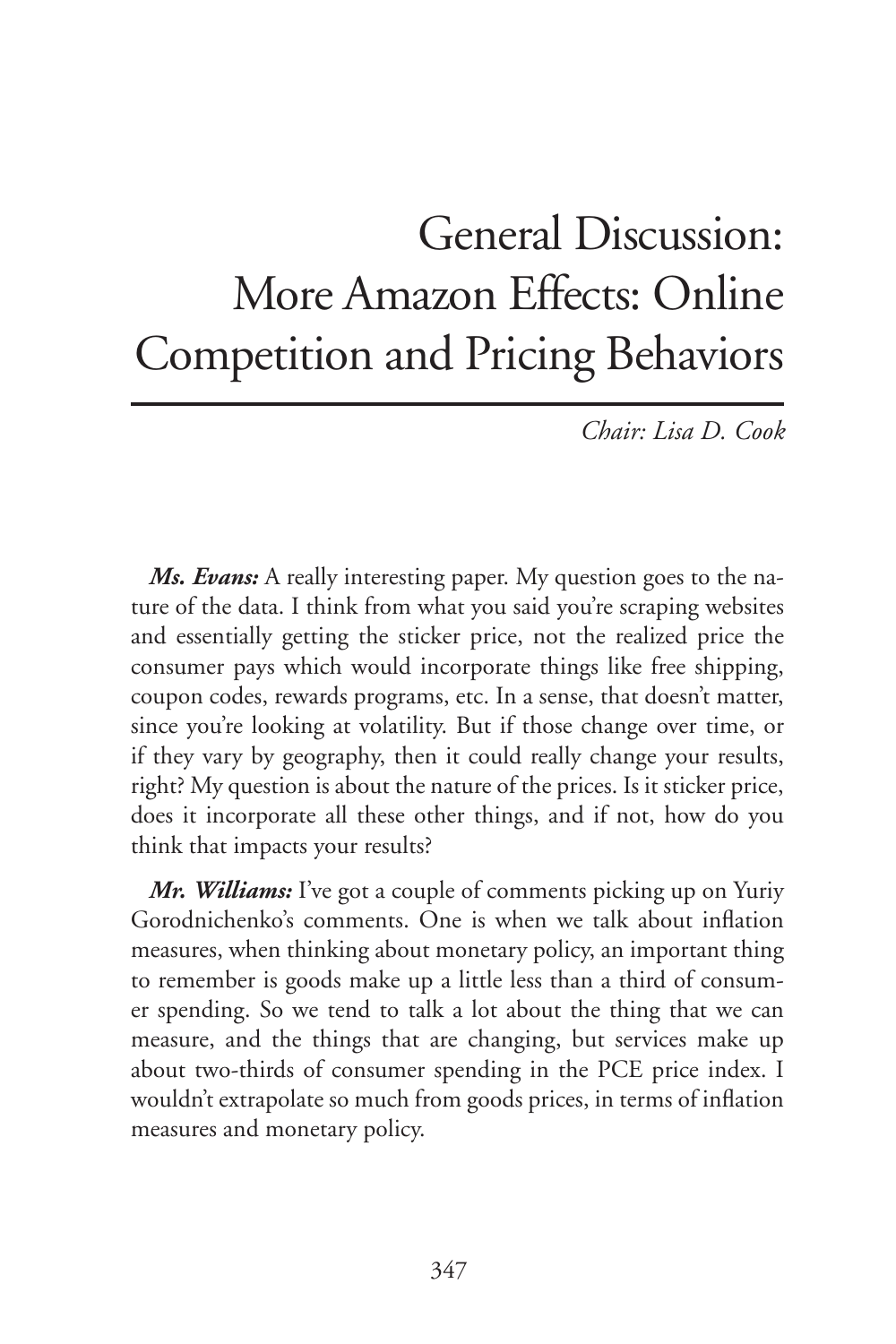And second, my conclusion is a little different than Yuriy's. I wouldn't think about excluding things. I think the right way to think about it is the way we actually do think about it, which is like the trimmed mean inflation rate which takes out naturally the things that are volatile. I mean, that's just a pretty much neutral way to deal with the issue, that over time there's a change in the frequency that prices change. Similarly the New York Fed has a measure that basically underweights goods and services where the prices change more quickly. So we do have these price indices and we use them regularly. And what's nice about them is that over time, as these developments continue, these measures, I think, will capture that, as opposed to trying to come up with a new measure that excludes Amazon or something. But this is a terrific paper.

*Mr. Spriggs:* When you're looking at the price changes that quickly, are you also giving us some clues as to what we may be doing wrong with the CPI anyway? John Williams just mentioned one issue, which is it's very dominated by housing. Many of us have a problem because of that because housing prices are driven by people at the high end of the income distribution and therefore give a misleading picture of what inflation is really doing if you're thinking about medium people. But your indication of this quick price convergence, are you able to detect the other problem that people think, which is that people quickly go to the lower price of some sort of option, and this response on the part of consumers would mean that the current way that we estimate the CPI is probably off? We're really overestimating inflation because now consumers can react much quicker to lower price alternatives.

*Ms. Gopinath:* I think this is a terrific paper in terms of the wealth of data that is being brought to this question, and I can see there are many more papers coming out that compare online prices and brick-and-mortar-store prices. My question/kind of concern would be about the measures that you have of exchange rate pass-through. You report a number like 44 percent into these retail prices and you said these seem similar to at the dock prices. But the reason for my skepticism is the following. One is that you're looking at all prices and these are not just imported goods. So the pass-through that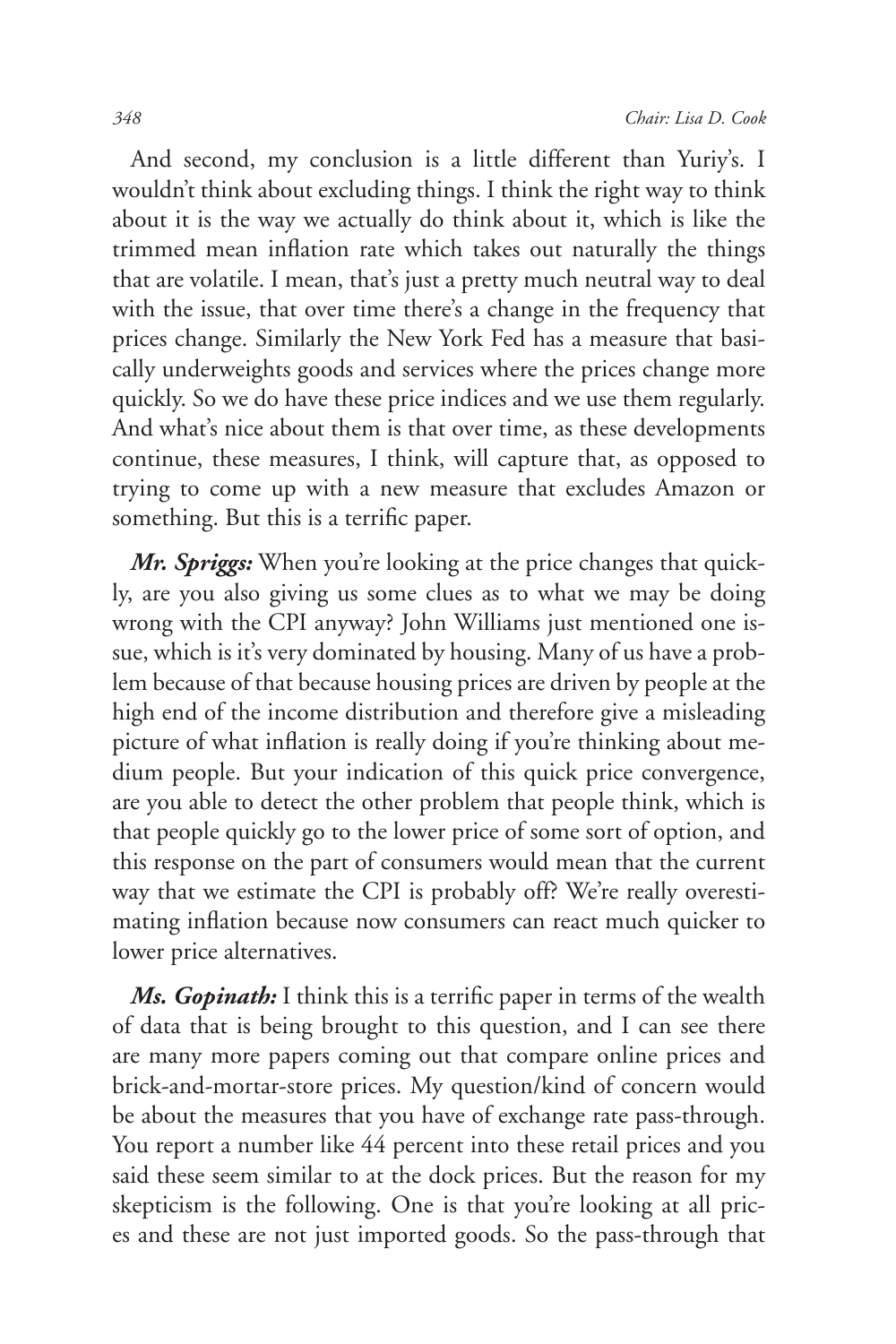you're looking into in retail prices is not just the goods that are being imported from outside, but these include domestic prices. So the U.S. imports of GDP is over 15 percent. The 44 percent number seems really large. One possible reason for that could be that besides exchange rates, you don't have any other cost control in there, and I think it would be useful if you put in a few more of those controls to absorb the effect.

*Mr. Carstens:* Excellent paper. For monetary policy, a key issue is the pass-through, even with more countries now having a flexible exchange rate. I will be very interested in hearing your answer to Gita Gopinath's question, but I have two additional questions on pass-through. Did you find if the pass-through response is symmetric to appreciation and depreciation? And second, in terms of the frequency of price adjustments, is the exchange rate development symmetric? Do Amazon and others adjust their prices with the same frequency when the currency appreciates as when it depreciates?

*Mr. Cavallo:* Thank you Yuriy for the discussion, it was very thorough. And thank you for all your questions. I will try to answer most of them. The coupons I get are the ones that apply to all consumers. When you see an item on sale, and it applies to everyone, that is something I can observe in my data. But if people have personalized coupons or loyalty cards, that is not in my data, just like it is not on the CPI data either. You are right that the frequency of that personal coupons over time could have an impact on some my results and the way we measure inflation. I will say though, for example, some of the facts like uniform pricing—there's a paper by Levine and Gentzkow looking at scanner data that does incorporate personal coupons and loyalty discounts, and they also find that there's pervasive uniform pricing even when you include them.

John Williams raises a great point. I am not claiming this applies to services. One nice thing that could be done with these data is to improve those estimates of flexible versus sticky price indexes that you mentioned. Those are calculated by taking the sectors that are considered to be flexible or sticky based on past data in academic works. We can improve them by measuring those sectoral estimates more frequently. I think it would be even better if we can take every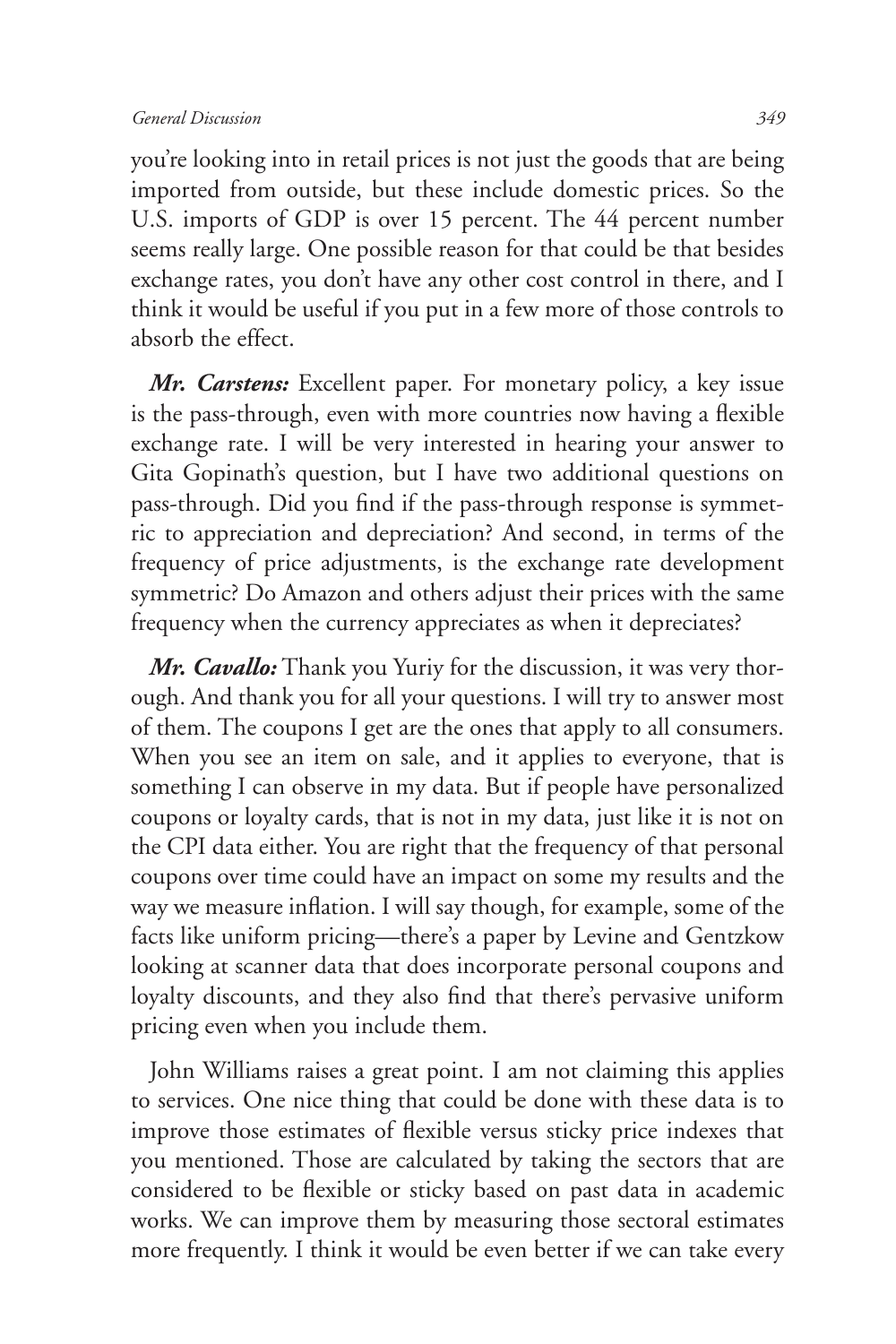category of goods and say: these are the individual goods that are flexible, these are the ones that are sticky, and then build indices that can split the data at a finer level of disaggregation.

On the question about the CPI: in this paper I am not trying to solve the CPI's measurement problems. I do have other work where I discuss how this type of data could help us in things like quality adjustments. You specifically pointed out the fact that people may substitute to other goods. Pete Klenow has a very interesting paper where he uses online data and also quantities and he makes specifically the point that if you take into account quantities, our measured inflation changes. But my data only has price information.

Gita, I think you are absolutely right. There are a lot of domestic goods here and relatively few controls. I am working on another paper that will look specifically at the level of the pass-through estimates, and try to see whether these high numbers are driven by the type of data or the way that I am measuring pass-through. I hope that I will have answers soon, and this also applies to the question by Agustín Cartens: I do not have any results to give you about the symmetry at this stage. Still, I want to highlight that my goal in this paper was to show how pass-through is changing over time, and connect it to the increase in the frequency of price changes. So while changing the regression affects the measured level of pass-through, it does not affect the finding that it has increased significantly over time.

*Mr. Haltiwanger:* You actually kind of partly touched upon where I wanted to go. I wanted to bring up the work of Redding and Weinstein who really have emphasized recently the importance of having the P and the Q data, and particularly they would argue that they built what they called the Unified Price Index and it differs dramatically from standard price indices with a huge product variety effect, turnover effect, and consumer valuation bias. And my sense is those terms would be very sensitive to what you are talking about today. So basically, do you think, if we're going to take into account the effects that you are talking about, we need the P and the Q data to be able to figure out quantitatively. And it's also the case, even just a more limited question, you did need to use weights in various parts of your paper today and those weights are pretty crude. So the question is how sensitive do you think your results are to those weights?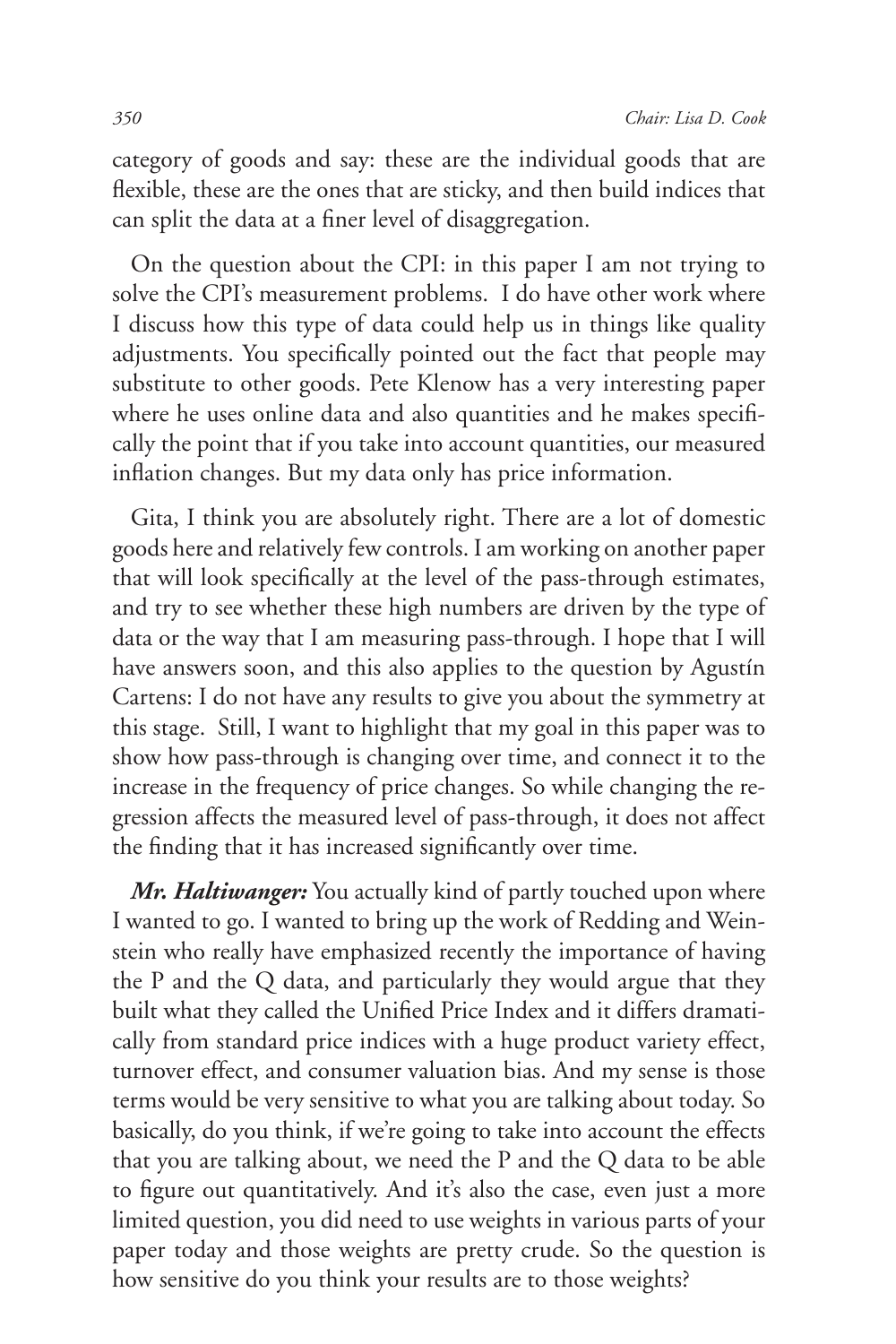## *General Discussion 351*

*Mr. Fischer:* This was really a very interesting and very impressive work. How much work is being done on the transformation from this to policy? We heard lots of adjectives in the description, but is there anything in which a model is being set out and your estimates are used, and if something changes by "x" percent, there is some parameter in policy that ought to change by "y" percent? Do we have that worked? Does somebody have an example of that? Because you can see this thing working by having an appendix which is, what does this do to policy, and just stick the things in and outcomes. Be a heck of a lot more wide awake for what's happening to the cost of the university education for example. Thanks.

*Ms. Forbes:* I want to expand on one of your findings, which I think is very important, but which you passed over quickly, and which could appear to contradict the conventional wisdom. That is your finding that pass-through has increased over time in the United States. This would have first-order implications for thinking about inflation dynamics and monetary policy. The conventional wisdom cited by people in this literature, however, is that pass-through has actually decreased over time around the world. So what's going on? Where is this disconnect? The conventional wisdom is true. If you look at cross-country data, pass-through has decreased over time. But if you look under the covers, which we learned is important yesterday, and break out composition effects, the decrease in pass-through around the world has occurred entirely in emerging markets. Inflation has come down in emerging markets, inflation volatility has fallen in emerging markets, and both of those trends are correlated with a large fall in pass-through. But in advanced economies you have instead seen an increase in pass-through. Now you have provided a potential explanation of why this has occurred. I think this is potentially very important and it also makes us think differently about the conventional wisdom that pass-through has fallen.

*Ms. Boone:* I have two very quick comments. The first—and forgive me for saying that from a European standpoint—it is very U.S. focused. I was wondering whether you have the database on the capacity of running such data for China or for Europe, but it's particularly China I guess where the development is even higher. And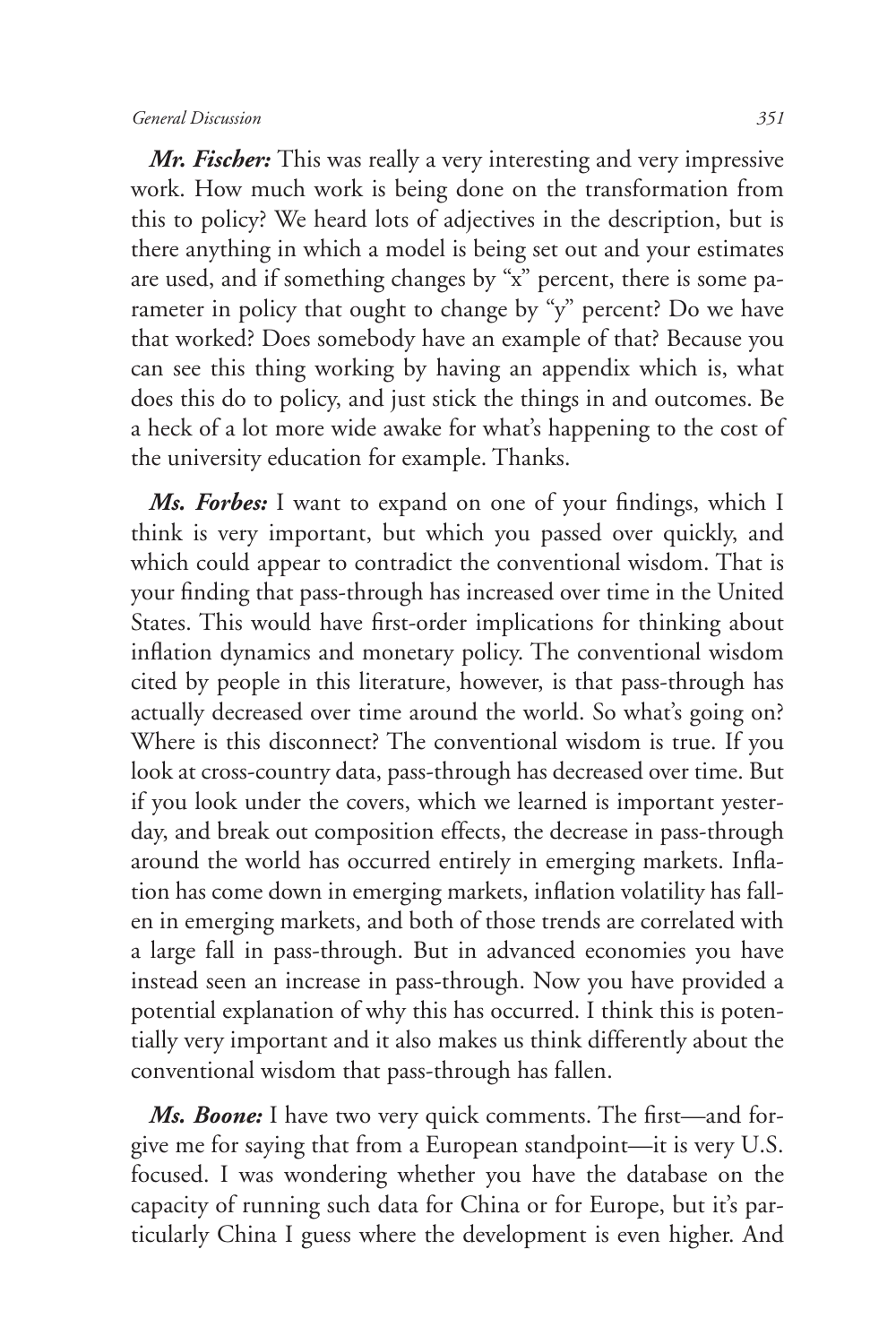similarly, a comment to Yuriy, who I'm not really sure I fully understand what you are suggesting for monetary policy when you highlight that there will be less geographical prices variation. I understood, but correct me if I'm wrong, that you were suggesting that monetary policy should adapt to the fact that geographical price were less of an indicator. This reminded me very much of what's happening in Europe where I think we tend to think that we should look at prices in aggregate and not use monetary policy to particularly target those price fluctuations which are local or rather national, that the proper policy to address that is fiscal policy.

*Mr. Blinder:* I want to join the praise for the paper. It's a really fascinating paper. First, a very simple, straightforward question. Your basic time series graph at the end shows a big dip that looks like a recession. That's not what we're measuring there, but I'm just wondering if you have any idea of what in the world happened there? Second, near the end of your presentation, you talked about an idea that you hear a lot from businesses about they don't want to antagonize their customers. You were using that idea spatially—that we didn't want customers to find out it costs less in Detroit and more in Cleveland. I'm thinking about the same idea in a time series context, about the deltas. The survey that I and co-authors conducted decades ago, which you mentioned, quizzed a lot of companies on price changes. When we asked them why they didn't change more frequently, the answer often was—and this is a time series dimension—that we don't want to antagonize our customers. That idea was not where we started. We started with theories that came out of the academic literature, and that was not one of them. But when we pre-tested the questionnaire in the field, we found company after company saying that. And I am wondering whether you think that's disappearing because of the online influence?

*Mr. Frenkel:* I find Cavallo's paper stimulating and interesting. I would like to make a point that relates the degree of pass-through to the credibility of the monetary authority. Typically, in highinflation countries, in which the credibility of the central bank is very low, a change in the exchange rate is transmitted immediately into prices. Thus, a nominal depreciation of the currency does not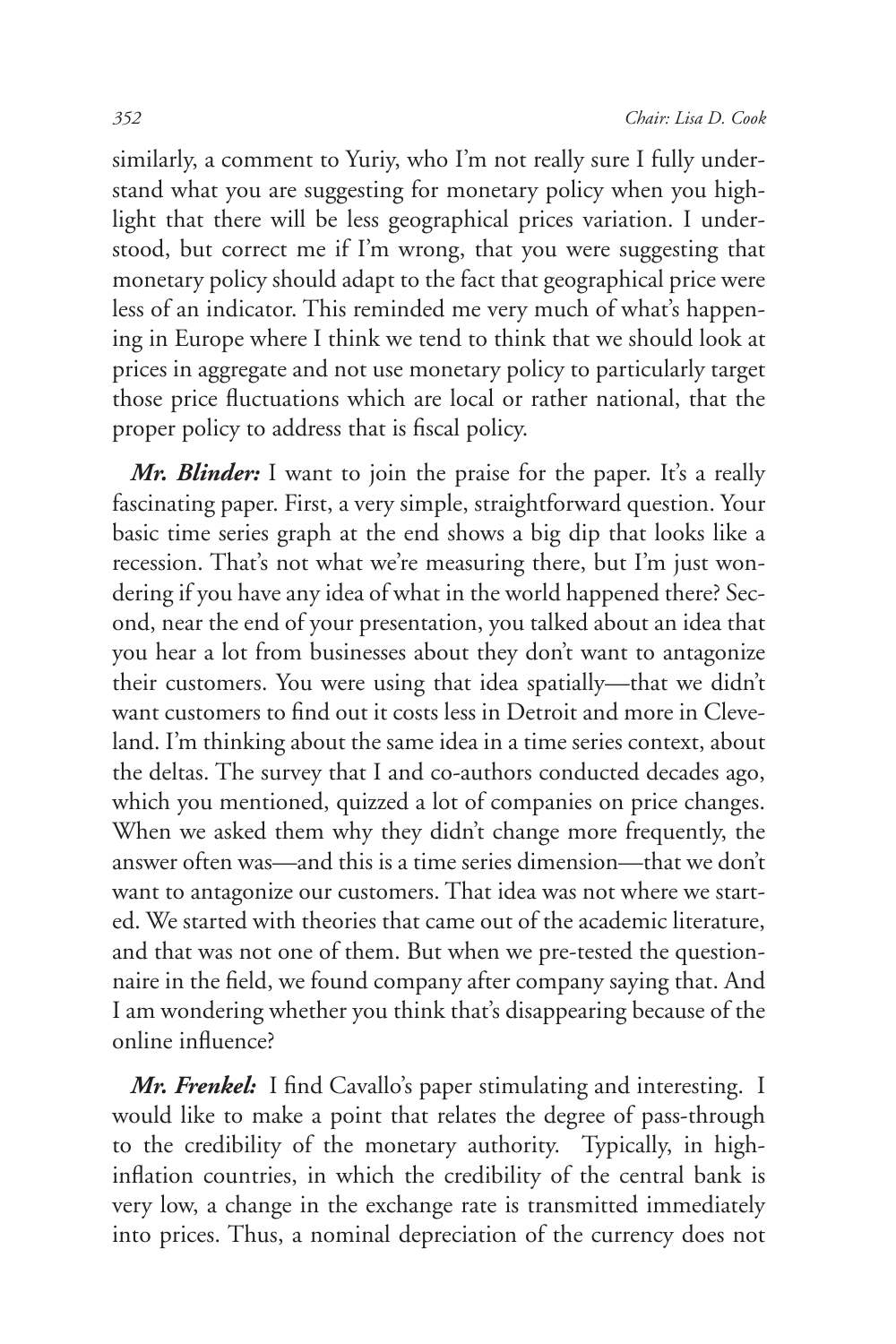improve competitiveness (the real exchange rate) since the passthrough into higher prices and wages is immediate. In contrast, when the credibility of the central bank is high, a depreciation of the currency does not get transmitted immediately into prices and wages since the credible monetary authority is expected to take actions preventing the translation of exchange rate changes into prices. This would be the case in countries which follow an inflation targeting strategy with credibility. The data employed by Cavallo applies to the United States, which is categorized by low inflation. It would be interesting to apply Cavallo's approach to other cases, in which inflation is high and explore the dependence between the degree of pass-through and the credibility of the monetary authority.

*Mr. Furman:* Three points. The first is a potentially testable implication which is we know the Phillips curve is very strong across MSAs. You could look at how that strength has changed over time because this would say it should have become less strong over time. Second, I'm a little bit puzzled at how this fits in with the big puzzle we all have which is that the Phillips curve has become more horizontal. This would seem to imply the Phillips curve has become more vertical at the national level, and I wanted to know what you think about that. Then the third, I don't think it's hugely important, but in terms of a causal identification of the Amazon effect, you don't know if the products that Amazon lists are ones that change price more frequently versus it having a causal effect and how would you try to instrument or sort that question out?

*Ms. Cook:* I'll take the chair's prerogative and ask my own question, and I'll pile on with respect to pass-through. So, Brynjolfsson and Liu have this paper that says that eBay's exports have increased by 17.5 percent due to AI in translation search costs being reduced. So, how would this change how you think about monetary policy and its effectiveness with respect to Jacob Frenkel's comments related to declining versus increasing pass-through?

*Mr. Cavallo:* Thank you, I will have to limit some of my answers due to the time. In the case of John Haltiwanger and his question on weights: what I can tell you is I have used weights at the level that are published by the BLS. If I look at very narrow categories, I still find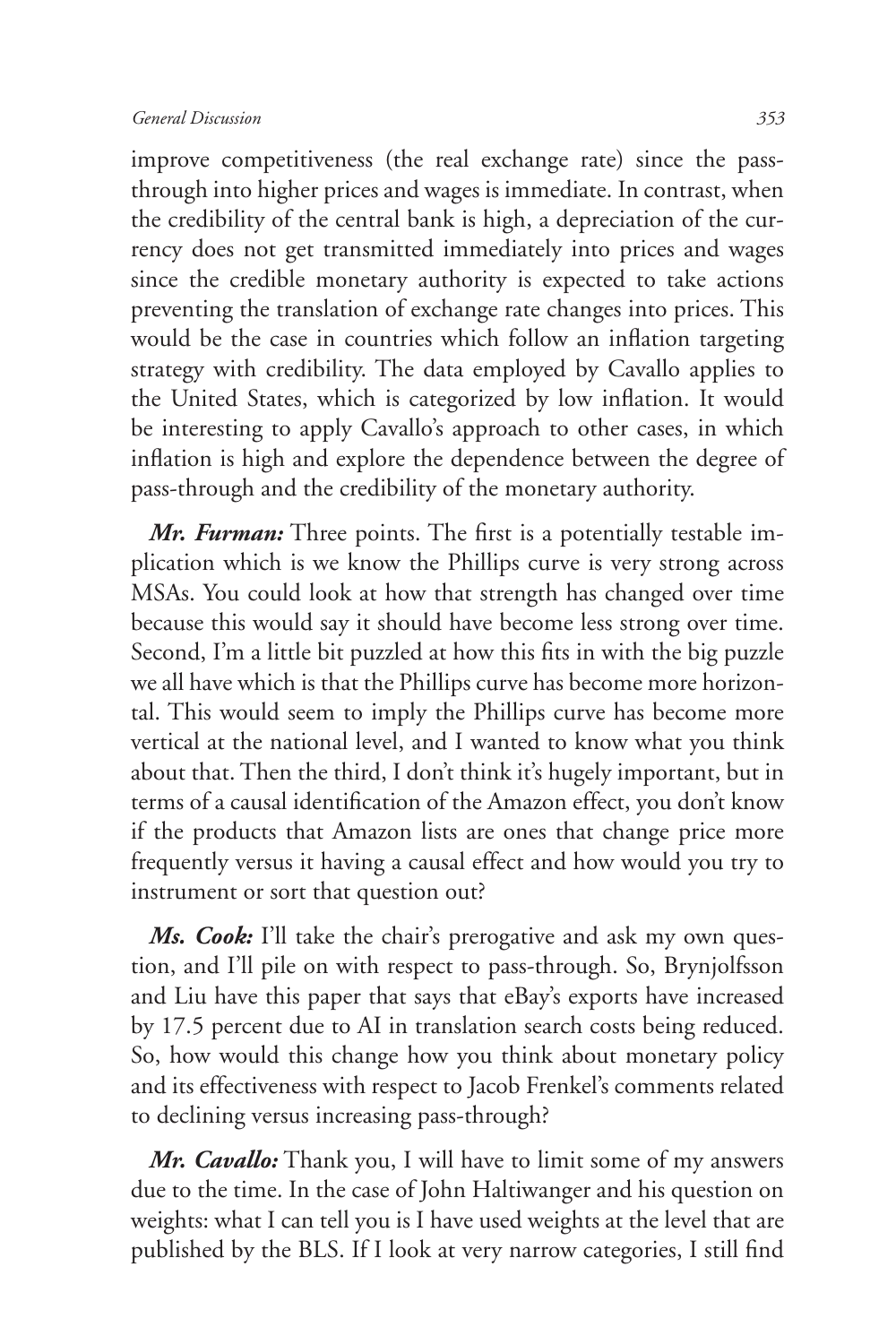these effects, so I don't necessarily think it' going to change much if we had better weights. But it will be interesting to try to combine these online data with scanner datasets to see how much individual product weights matter.

Stanley Fisher asked about use of this data for policy, particularly in modelling applications. I do not think online data is currently being used much in this context. I am certainly hoping that this conference will help me convince other people to start using this for policy type of analysis that you are proposing.

Then on pass-through, Kristin Forbes is right. I think the conventional wisdom is that pass-through has been decreasing. In this particular paper there are many things I am abstracting from, including the nature of shocks and how they have changed over time, which is something Kristin has recently written about. I am instead trying to identify one structural parameter that usually tends to move very slowly, but that I think the Amazon competition is now affecting a lot: the frequency of price adjustments. In many of our models, if you increase the frequency, no matter the assumptions we make or the shocks that we have, we can expect to see more pass-thorough. That is my point so far. The question on the level or nature of passthrough in different conditions is certainly something that I hope to work more in the future.

For the question about China, if we look at those scatterplots with preliminary results across categories and countries, I do find a significant increase in the frequency of changes for electronics in China. But there's certainly a lot more work that I need to do on the international dimension.

Alan Blinder asked about the big dip in the frequency of price changes around 2010. I believe the anomaly is actually the increase in the frequency that we see at the beginning of my sample, in 2008 and 2009. In the paper, you can see estimates for both price decreases and increases. The rise in overall frequency in those two years is entirely driven by more flexible price decreases, which is something we would expect to happen during a recession. So my interpretation is that the frequency went back to normal in 2010, back to a level which